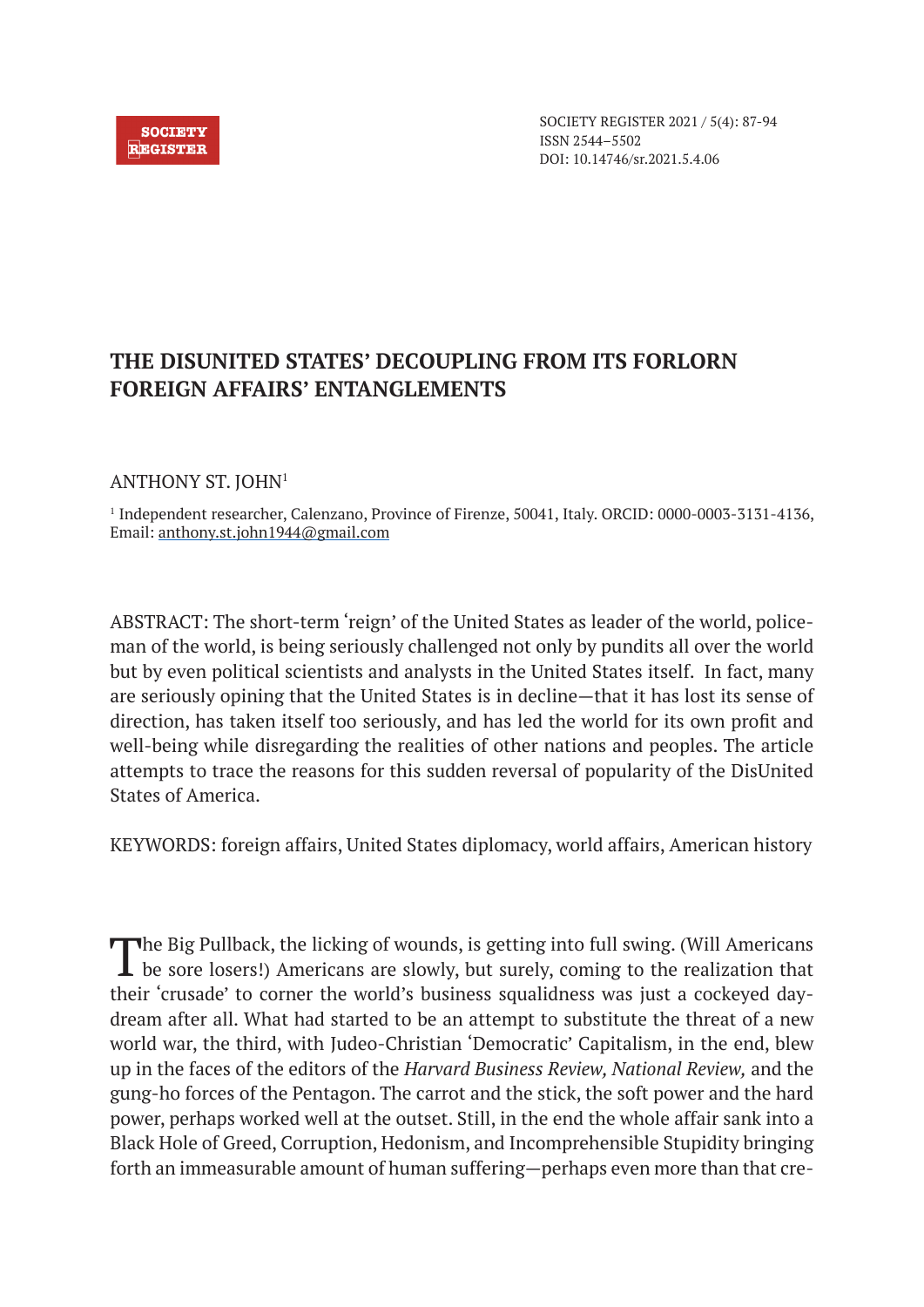ated during the whole of the grotesque twentieth century.

Pulling out of Afghanistan was not a military defeat. It was not some contingency plan gone awry. It was not a tactical nonachievement. It was not a strategic blunder. No, it was worse than that. It was evident that Judeo-Christian 'Democratic' Capitalism (*Quod erat demonstrandum*: Western Civilization One [Europe] & Western Civilization Two [the DisUnited States of America]) had for sure slumped into dissolution. In his most crystal clear moments, Marx most lucidly defended the rights of the workers who, throughout the world, had been left naked to be exploited by the employer in a scheme called capitalism where the employee was at the mercy of the employer. An arrangement, a ruse, between the employer and the employee but primed by the employer! Also, Marx rightly said that if you gave the capitalists enough leash, they would eventually hang themselves. They did! And it was the Chinese and the Russians who gave them the rope—*avec plaisir!*

What did the collective consciousness of the DisUnited States accomplish to arrive at this state of disintegration that it finds itself trapped in today? Where and when did it begin to decline—and why so rapidly? Was that Soviet poet right when he predicted that the DisUnited States was like a comet—at first, it burns brightly, but surely it then burns out prematurely? Why had no one told this baby nation not to play with matches?

With the fading away of the British empire, for a while, the world had no hope in having a discriminating policeman on the beat—the only 'law officer' was a moustached malignant, necrophilic aggressor who had to be, and would be, eliminated (by the Soviets, stupid!) from the world view. The socio-economic classes could not be left on their own—free to manoeuvre at will. The horribleness of the Second World War necessitated a benign leader, a lighthouse to which all global community members could refer to for sustenance and protection against those nefarious elements that threatened them. It would be a long, arduous road to travel to succeed in creating a worldly detente worthy of everyone's respect and endorsement. That finish has not been reached.

At the end of the Second World War, the United States put on the mantel of superpower, the world's parvenue policeman. It also participated—qualified to do so because of its myriad military successes—in the division of conquered lands with other 'victorious' war contestants. Not only did the United States, not yet the DisUnited States, not actually comprehend the extent of the real estate it had suddenly inherited, it had to find out where it was, how much territory had been piled up, and then register the number of holdings, giving them legal jurisdiction. This task challenged the number of material possessions acquired by the Vatican in Rome throughout the centuries. Then what?

The dropping of the atomic bombs on Japan was the hideous nonaccomplishment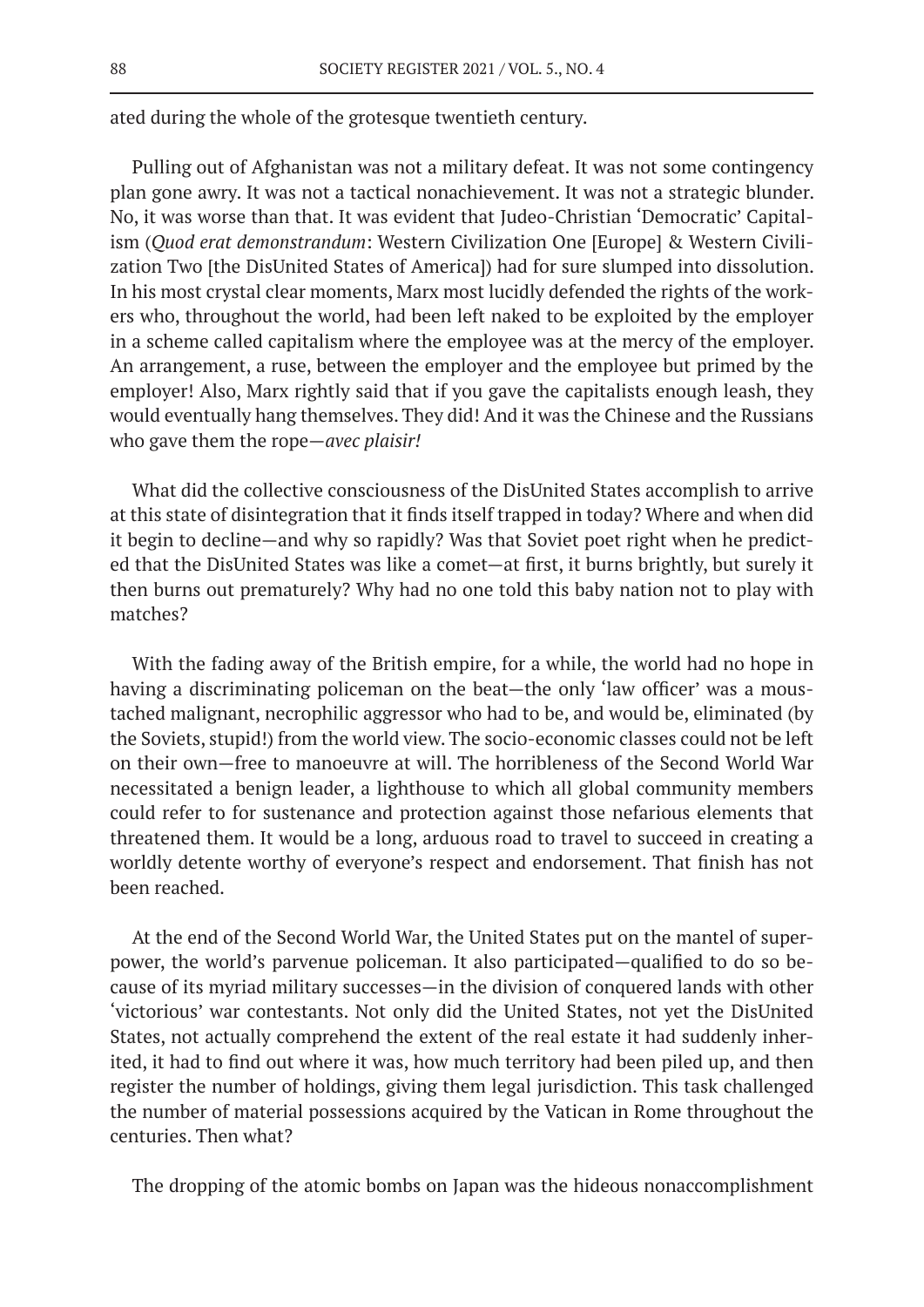the baby nation's aggressive foreign policy would ever make and just at the outset of its fledgling history; and, today it is not only that tragedy that irks sixty-per cent (Asian) of the world's population, but also the spectre of the Korean and Vietnam debacles. And what do the Asians say about Iraq, Iran, and Afghanistan? They are more than cautious. Wouldn't you be? They observe an arrogant, self-righteous United States, by now the DisUnited States, divorced from reality, their own reality and that of the rest of the world's, quick to be always ethically letter-perfect even when they are not—when they are forever contradicting themselves. Americans are a wonderful people if they are not bombing you; so, who is America not bombing?

But you do not govern our universe with projectiles alone. In the American DNA, there exists a keen sense of the import of psychology. (Psychological warfare is one of the masterstrokes of the Pentagon: "Once you've got them by their b\*\*\*s, their hearts and minds will follow.") The military-industrial complex is more about making money than giving out medals and counting MIAs and KIAs. It had to be money, that cureall, that would be the rallying cry of Judeo-Christian 'Democratic' Capitalism. In the hearts and minds of all Americans, the thoughts of George Bernard Shaw (1856-1950) are brainwashed: "The universal regard for money is the one hopeful fact in our civilization, the one sound spot in our social conscience. Money is the most important thing in the world. It represents health, strength, honour, generosity, and beauty as conspicuously as the want of it represents illness, weakness, disgrace, meanness, and ugliness." It would be money—lots of it!—that the American government would print and employ to cajole, blackmail, influence, to do what was necessary to get its way, wherever it went. Marx had to be eliminated from the 'literature,' and he was supplanted by types monkeying Milton Friedman. (See *The Philosophy of Money* authored by Georg Simmel [1858-1918]).

The material exigencies have been taken care of with paper, eventually, without value, Monopoly \$\$\$, play money, the Americans had to go for the incorporeal features of the human being, the psyche. They were obsessed with demonstrating to the world that they were as good as, even better than, all others—especially the Europeans whom they had left in disgust and even ire.

When the first colonists from Europe landed on American soil, they did not bring many of their European possessions on the long journey across the Atlantic Ocean. They came with almost nothing; but, they did bring dictionaries and Bibles. The only literature the early Americans possessed was the fire and brimstone of their Christian bibles. Those Good Books would set the tone of the American self-righteousness that would define its *raison d'etre* for doing what Caesar and Napoleon themselves had failed to do. The fervency to be in the right—even, obviously, fanatically so—characterizes still today the DisUnited States' quest to be the best (exceptionalism, superiority, and confirmation complex) in everything they try to fulfil. The very people who escaped the economic and political cruelty of the Old World in the New would do everything to imitate the capriccios of their ancestors in the Old World. To add insult to injury,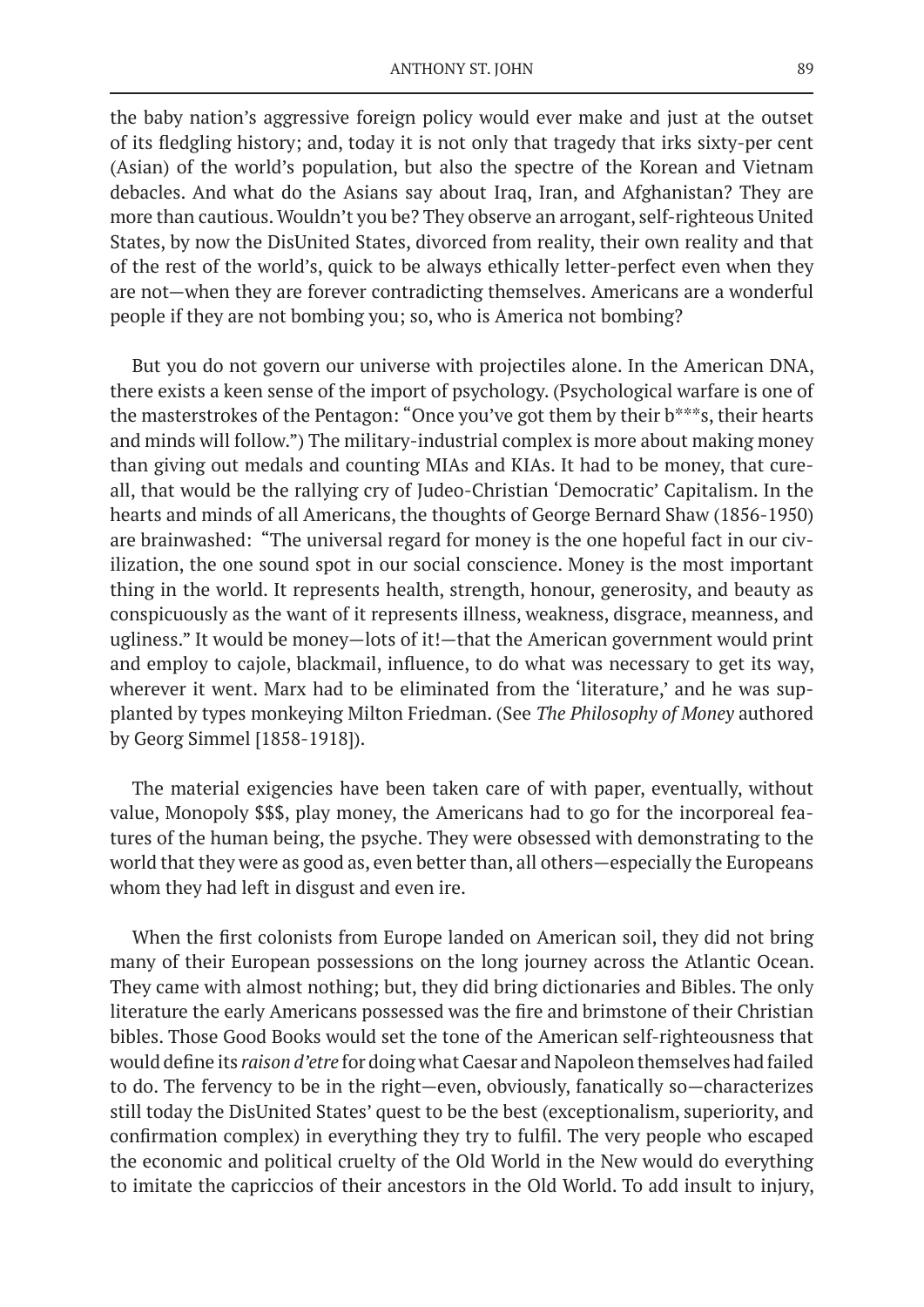the neophyte Americans were haunted with an inferiority complex. After all, had not the ex-Europeans, now colonists, been profiled throughout the world as drunks, psychiatric problems, criminals, adventurers, cowboys? These marginals would spend the rest of their short History attempting to establish their exceptionalism and superiority. They were out to out-Europe Europe—at any cost. Relying on a Christian-Judaic utopia, they have exhausted themselves in doing so. Oh, if only America had been colonized by the humane principles of Confucianism and its idea of sincerity and not the hateful, bellicose Christianity! ("No kingdom has ever had as many civil wars as the kingdom of Jesus Christ." Montesquieu (1689-1755); *Persian Letters*, 1721.) Pope Francis ought to know by now that most people in the world do not believe that Mary was a virgin when she conceived Jesus Christ.

A *modus operandi* had to be instituted. You just can't occupy, at first, a nation with military aggression. That's old school. Teddy Roosevelt tried the carrot, then reverted to the stick to get his way. No, the carrot had to be more convincing, more economically efficient, more *simpatico*. It had to be 'soft power.' Coca-Cola, McDonald's, Kentucky Fried Chicken, Rock n' Roll, basketball, American football, Hollywood, television—all those attributes which had established America's 'good guy' presence on the world stage. The cops always captured the criminals. If they had not shot them dead, the handsome actor always married the beautiful actress. What a Happy Hunting Ground we all could enjoy!

For a long time, dictators, presidents, drug lords, generals, and prime ministers were inveigled into accepting dollars to join in on the big splash of Judeo-Christian 'Democratic' Capitalism. These "leaders" had to be converted to conform and believe. Many of them sent their sons and daughters to Harvard to study for MBAs, suck up the American 'Culture,' imitate it, and bring it home to the masses in their own countries. Harvard alumni and alumnae begged their fathers to monkey the Americans and get richer doing so. Significant infrastructure and building deals were talked about. The hope in a new future was the dream of many developing countries, and American economists were on the spot to cajole and advise and offer hope... *provided!*

The initial contacts by the American businessmen had to be, naturally, with the privileged classes of the countries they had desired to bring to the brim with Cokes and french fries. Usually, these leaders were already wealthy and keen on installing hamburger joints, Coca-Cola distilleries, and even supermarkets. The Rockefeller family had built the CADA food chain in Venezuela and later had sold it to well-off Venezuelans. Again, the Rockefeller dynasty constructed the ESSELUNGA chain of supermarkets in Italy, afterwards selling it to flush Italians. As long as the rich were getting richer, the poor were getting poorer. This goody gumdrops arrangement functioned very well for the few until the rabble, the poor, came to understand that their Big Macs and Diet Cokes were making their rich fellows comfortable while they were slaving to keep alive as best they could. In some countries, the antagonism became so severe, and arms dealers rushed in to sell rifles and grenade launchers and tanks and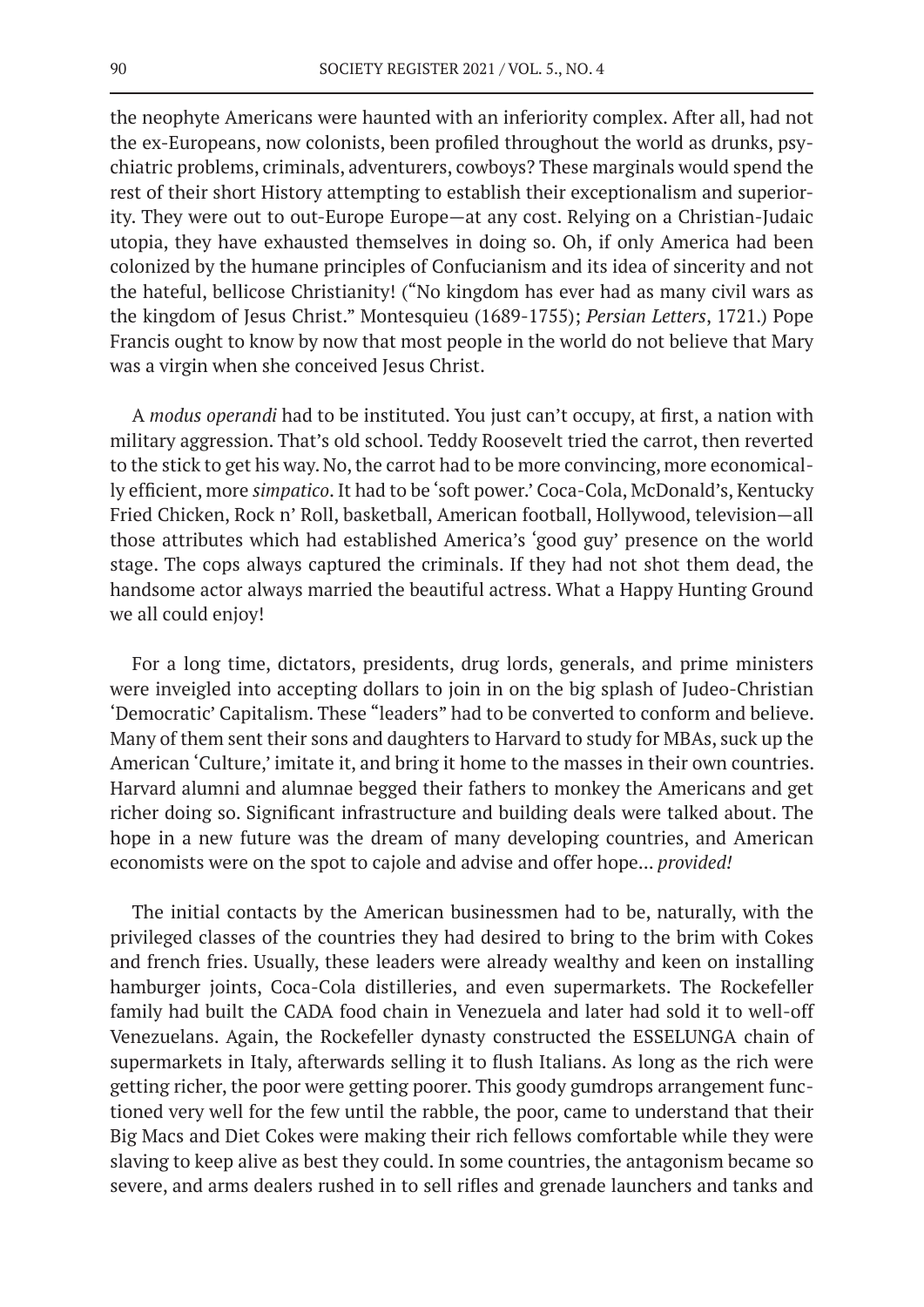jeeps, *ad infinitum,* to quell the rambunctiousness of the *hoi polloi* naturally stimulated to renegade by Marxist doctrine and Leninist diatribes. With the passing years, the hostility matured and nurtured, and the asymmetry of power, between the ruling classes and masses became distorted, out of control. The DisUnited States began to look like the fool it really was—the fall guy who had taken on the task of putting the world aright. The only solution was to sell more arms. (As one dumb Jesuit theologian has put it so succinctly: 'God works in strange ways.')

Another facet of the United States' megalomanic obsession to hold court for the world's commercial interests was the notion that we could unite into one sizeable moneymaking family that would see all of us living happily ever after in that Happy Hunting Ground. In the eyes of one New York journalist, the planet would become 'flat,' and just and equal for all.

Two convulsive broadsides would push this Laputan castle in the air asunder. The first was John Kenneth Galbraith's (1908-2006, Canadian economist; author of *The Affluent Society* [1958]*;* and, the one who wished to his dying hour to be bequeathed with the Nobel Prize in Economics), who once quipped: "The task of a government is to guarantee that the poor have enough to eat and enough work so that they do not disturb the rich. Only a very stupid conservative is truly conservative." This paternalistic jibe—even 'stupid' as it has turned out to be—is a modern-day take on the Romans' plug, *panem et circenses*; and, both the Romans and the owners of the East India Company (1601) would infuriate the disciples of Marxism and Communism, and eventually, those patriarchal bromides would boost the sales of *The Communist Manifesto* (1848).

In *The Communist Manifesto,* Marx and Engels stimulated the world's workers to unite and tear down the injustices of the capitalistic system. They wanted to create an atmosphere where all might enjoy a fair shake and not just JKG's conservatives. But what had happened in the end was that the workers of the world united to become capitalists—not Marxists or Communists!

It had been evident to John Kenneth Galbraith that capitalism could survive *if* 'the great unwashed' might have their basic needs, and maybe a little more, to make them feel they were participants in the Judeo-Christian 'Democratic' Ballyhoo, and not under the thumb of a sweatshop tyrant or some IRS bureaucrat. There had to be The Boss (Robber Baron?) to keep things in order, under control. The rank and file had to be kept docile for capitalism to function. Too many cooks spoil the broth.

Globalization changed all that. An African in his hut in the Sahara desert could now connect with his stockbroker in Manhattan and click the stock options he wished to own at the New York Stock Exchange. Capitalism had begun to run amuck—JKG's worst nightmare. Implicit in JKG's mind was the idea that the success of capitalism would be its demise. How could everyone in the world (3,000,000,000 of us in 1960;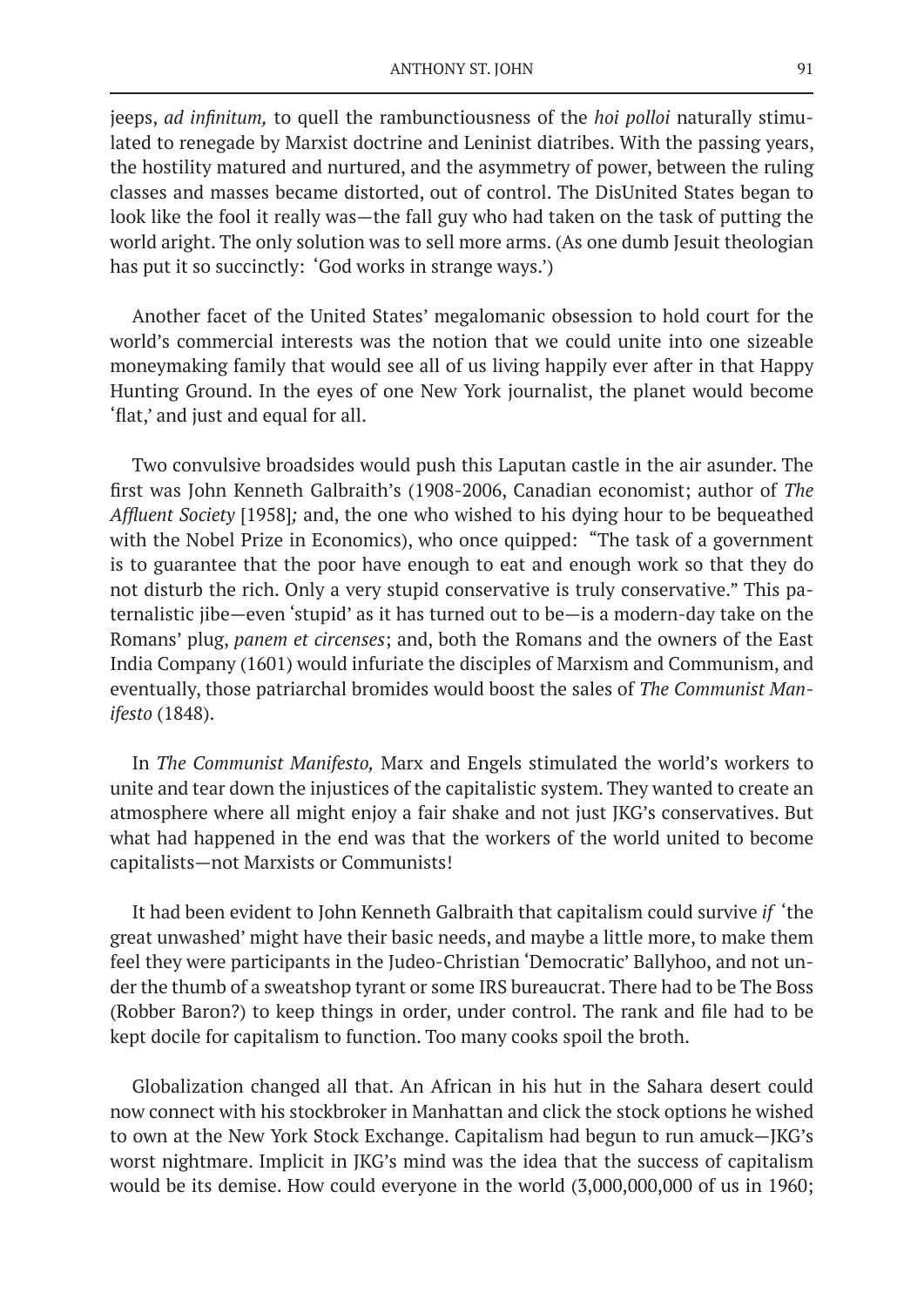8,000,000,000 in 2025) live on a Happy Hunting Ground? Today, Harvard professors continue to believe in the blessed future of capitalism. Even Mark Zuckerberg! He keeps spreading The Word: Hope in Friendship, Fame, & Fortune—for all of us, thanks to him. All we are left to do is keep praying for the goodies to be delivered to every villa, penthouse, house, hut, and park bench throughout the world by you know who!

Still, there was the other horrific barrage: Globalization's real dilemma was that the 'developing' countries were pilfering as they had been taught to by the "developed" countries since 1601—and even better so. The capitalist world was not on its way to finding a satisfactory solution to this quandary, and none is in sight. "The tyrant grinds down his slaves, and they don't turn against him; they crush those beneath them" (Bronte 2000 [1847]: 144). The capitalist world sinks, farther and farther every day now, into a Black Hole of Greed, Corruption, Hedonism, and Implacable Stupidity. Alain Minc, the author of *Le Nouveau Moyen* Âge (Editions Gallimard, 1993), predicted that Europe, especially without the United States-Nato duo, would turn into a continent of roving criminal organizations. How much do you want to bet?

Where does this leave our once beloved DisUnited States? In the Americas! The 'Americans' will no longer be referred to as 'Americans,' but 'North Americans!' And they will be looked upon nostalgically as some sort of museum piece. In those 'banana republics' is where, there, they will regroup, set a new course hopefully much more sagacious, read again the Bible where St. Paul says that "charity begins at home," and thumb their way through Sun Tzu's *The Art of War* and come to that page where he says, I paraphrase, fight to win foreign wars and when you do go home and don't stay depleting the resources of your own citizens. The latter have to pay for your overseas' gambles. North Americans are about to study Spanish, and it might be wise of them to lobby (GOING OUT OF BUSINESS sale!) to transfer the Vatican to Coral Gables, Florida.

Have a nice nightmare! It's a jungle out there!

**FUNDING:** This research received no external funding. **CONFLICT OF INTEREST:** The author declares no conflict of interest.

## **REFERENCES**

- Bronte, Emily. 2000. *Wuthering Heights*. Planet eBook. https://www.planetebook.com/ free-ebooks/wuthering-heights.pdf
- Galbraith, John Kenneth. 1958. *The Affluent Society*. Boston: Houghton Mifflin Com-